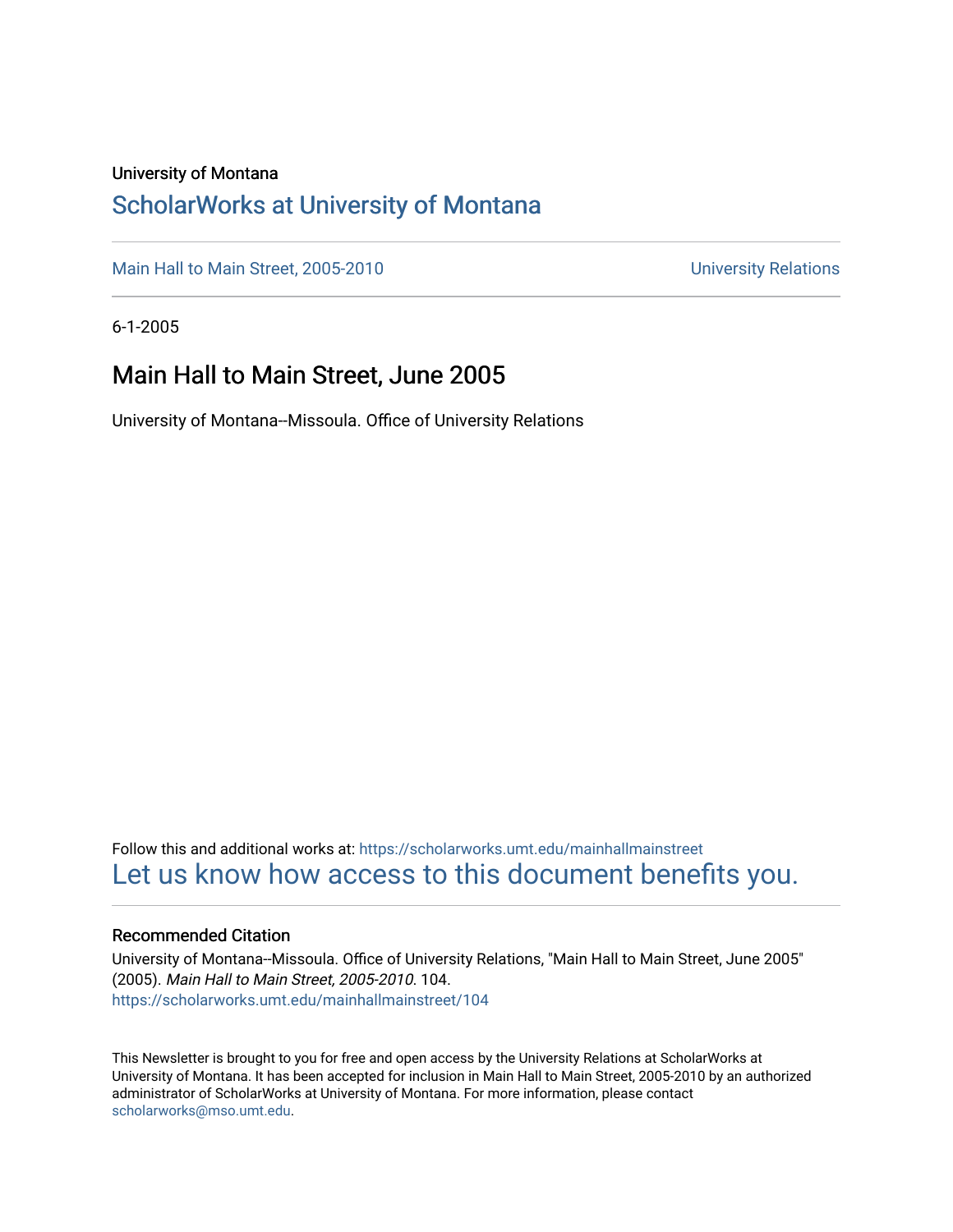## **ain Hall to x**<br>**x** *x***<br><b>din** Street<br> **Connecting Campus and Community UNIVERSITY OF MONTANA June 2005 No. 6 LIBRARY Connecting Campus and Community**

# **Building name honors UM's fifth president**

**A** former campus reader has<br>inally received the recognition<br>is due after The University of Former campus leader has he's due after The University of Montana restored a building to its rightful name last month.

The Science Complex now will be known as the Charles H. Clapp Building. Few have known that the building on the southeast edge of campus has been named for UM's fifth president since its construction more than three decades ago, and current President George Dennison decided it was time to rectify the oversight.

The building was officially named for Clapp during Homecoming 1971, and a plaque was installed in the foyer. But through the years the building has been known as the Science Complex, reinforced by a sign reading as such out front. That changed Commencement weekend when Dennison unveiled a new sign bearing Clapp's name.

An accomplished scientist and administrator, Clapp served as University president from 1921 to 1935, when he died in office. He was the longest-serving president in UM history until Dennison broke Clapp's almost-15-year record a year ago.

Clapp's three surviving children



**UM President George Dennison (left) and Frank Clapp, son of Charles H. Clapp, the University's fifth president during 1921-35**

— Frank Clapp, Lucie Clapp Hagens and Peggy Clapp Smurr  $-$  traveled from their homes in California  $-$  to attend the ceremony. They were joined by a handful ofClapp grandchildren

At age 51, Clapp died of cancer on May 9, 1935, after running the University from his hospital bed for many weeks.

**— Continued back page**

## **University breaks ground on biomedical research addition**

Several symbone shovening of an<br>Son May 26 cleared the way for a<br>w biomedical research addition to U **C** everal symbolic shovelfuls of dirt new biomedical research addition to UM's Skaggs Building.

President George Dennison and representatives of the College of Health Professions and Biomedical Sciences (formerly the School of Pharmacy and Allied Health Sciences) spoke at the groundbreaking ceremony, which was attended by more than a hundred people.

The 59,000-square-foot addition will provide the college with adequate space for its extensive research programs. It will house interdisciplinary labs, conference rooms, an electronic classroom, a kindergarten-through-12th-grade learning center (or "exploratorium"), a tiered classroom and student support areas.

Major funding for the \$14 million project came from campus-based revenue bonds, the ALSAM Foundation, the National Institutes of Health and the Poe Family Tnist.

"It is remarkable, I think, that of the top 20 institutions receiving NIH grants and contracts in 2004, UM is the only one located in a state without a medical school," said Dean David Forbes. "Clearly, our scientists are a serious national — even international — force in the investigation of health issues."

Vernon Grund, chair of the Department of Biomedical and Pharmaceutical Sciences, said, "We are creating the best biomedical research facility between Minneapolis and Seattle."

Forbes said faculty

**— Continued back page**

presidents," Dennison said. "Charles Clapp not only held the University together during very difficult times, but he undertook initiatives to assure its continued development, thereby assuring its future."

Clapp guided UM through the lean Depression years, at one point taking a 20 percent pay cut along with the faculty, even after his own budget committee suggested he not be subjected to it.

and great-grandchildren, as well as members of the campus and Missoula

"I believe it entirely fitting that we complete the effort initiated by President Robert Pantzer in 1971 to recognize one of the University's greatest and most-effective

communities.

His tenure was marked by the most extensive building period in UM history, Dennison noted during the ceremony. The original Domblaser Field, located where the Mansfield Library now sits, was built with \$25,000 in private funds raised by Clapp. Several residence halls, the Social Science Building, the Fine Arts Building and Schreiber Gym were all built during the Clapp era.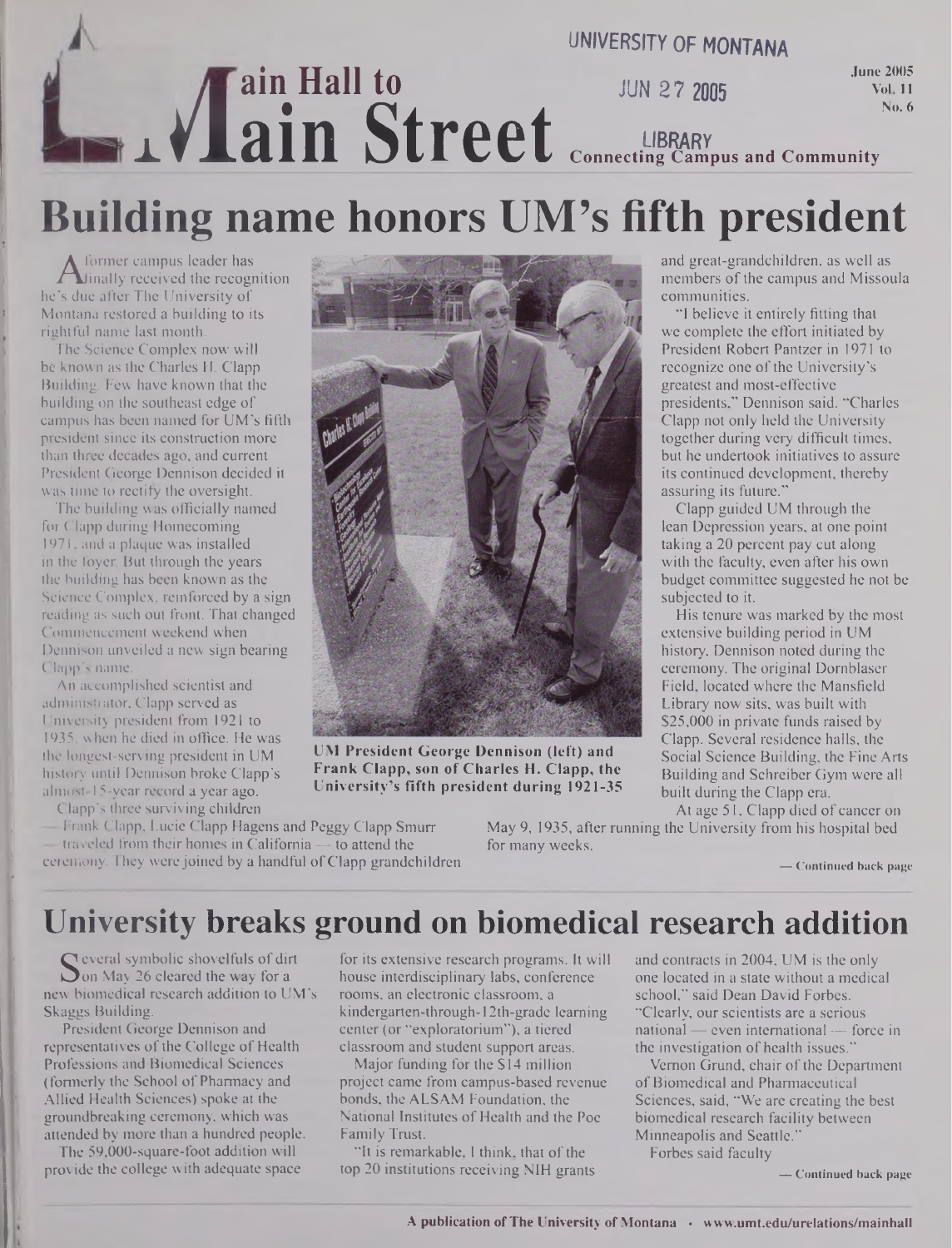# **VP heads west for new job**

UM Executive Vice President Bob Frazi<br>position as vice president for external<br>ashington University in Bellingham. M Executive Vice President Bob Frazier has accepted a position as vice president for external affairs at Western

Frazier left UM in May after 15 years as executive assistant to UM President George Dennison. During that time he served UM in many capacities, from lobbying at the Montana Legislature to overseeing the University's highly successful logo and product-licensing program, among other marketing efforts. Since last November, Frazier also had served as interim dean of UM's Helena College of Technology.

"I find it difficult to think about the University without Bob's presence and assistance," Dennison said. "His contributions span the multi-campus



Frazier

University, which he helped to coordinate from its beginning in the mid-'90s, and little on the Missoula campus occurred without his involvement. He can say, as he moves on to a new challenge, that he has truly made a difference."

During his UM tenure, Frazier oversaw campuswide efforts to increase the visibility of UM by improving graphic images and advancing licensing of the Montana Grizzlies logo, which has become one of the top 50 sellers among colleges and universities represented by the Atlanta-based Collegiate Licensing Co.

In addition, Frazier initiated efforts to revive the long-dormant University of Montana Press, co-authoring one of the first books published under that label, "Charles Fritz, An Artist With the Corps of Discovery."

Frazier has worked in higher education for more than 26 years and previously worked at Montana State University. During most of his tenure with UM, he served as a member of the multi-campus Executive Committee, holding the additional title of University Executive Vice President, and coordinated the interrelationships of the four campuses.

# **Top scholars run in families**

**P** residential Leadership Scholarships are among the most prestigious awards presented by UM. Students earning covive a four-vear tuition waiver plus an additional \$5,000 to prestigious awards presented by UM. Students earning one receive a four-year tuition waiver plus an additional \$5,000 to \$7,500 per year. Basically, it's a full ride.

Most families would consider it an honor to have one Presidential Leadership Scholar, but four Montana families have each been blessed with two.

One of the first of these coveted awards went to Jill Price, who graduated from UM in 1994 with dual degrees in finance and accounting. She still lives in Missoula, working at a small financial planning firm.

Following in the family footsteps, her sister Gayle Price came to UM and used her award to double-major in economics and political science. Gayle, a junior, just completed an active year as Associated Students of UM president.

In another brainy family, Kelly Hughes of Missoula just graduated with a double major in English creative writing and political science. She is bound for the University of Chicago to study civil rights law this fall.

The other Presidential Scholar in the Hughes family, Leslie, will join UM as a freshman this fall. A top-ranked student at Missoula's Sentinel High School,

**— Continued back page**

**Radio-TV Students Dominate—** Students in the UM Radio-Television Department swept the television categories in the recent Region 10 Society of Professional Journalists Mark of Excellence Awards. In all, 19 UM students or student-produced programs were winners. The awards were presented May 7 at the annual SPJ convention in Seattle. Region 10 of SPJ includes schools in Alaska, Washington, Oregon,



Idaho and Montana. Each year SPJ presents the Mark of Excellence Awards to honor the best in student journalism. The awards offer 45 categories for print, radio, television and online collegiate journalism. National winners will be named at the upcoming 2005 SPJ National Convention in Las Vegas.

**Students Score Scholarships—**Four UM students earned prestigious Morris K. Udall Scholarships this year — more than any other institution in the country since the scholarship program started in 1996. With four of the 80 Udall Scholarships awarded nationally this year coming to UM, the University broke a tie with Cornell for the No. <sup>1</sup> position. Winning students who will receive \$5,000 scholarships are Zachary Benson of Colstrip; Marcia St. Goddard of Browning; John Powell of Muncie, Ind.; and Jeffrey Ross of Rivers, Manitoba. Udalls are merit-based scholarships to college sophomores and juniors who have demonstrated outstanding potential and a commitment to pursuing careers related to the environment, tribal public policy or health care.

**Student Earns National Post—**Meagan Brock, a UM senior in psychology and communication studies, recently was named one of six national Mortar Board student advisers. Brock grew up in San Gabriel, Calif., and graduated from Temple City High School in Temple City, Calif. She was selected as one of the student advisers by Diane Selby, executive director of the Mortar Board National Office. Because Brock attended the 2004 Mortar Board National Conference, she was eligible to become a student adviser. Her duties will include planning the 2005 meeting, assisting with programs and activities at the conference and serving as a mentor to incoming Mortar Board advisers.

**National Geographic Professor—**UM photojournalism Professor Teresa Tamura recently was chosen as a 2005 National Geographic magazine faculty fellowship recipient. The only one to receive the award this year, Tamura is the 14th person selected since the fellowship was created. When Tamura leaves for National Geographic headquarters in Washington, D.C., later this month, she will carry with her questions from her students about the magazine process. She will have the opportunity to learn all facets of magazine production, including conceptualizing and planning a magazine story, photography assignments, photo engineering, editing, layout and art production. A former staff photographer at the Seattle Times, Tamura plans to bring what she learns at National Geographic back to her UM classroom via an electronic presentation.

**Timber Training Generosity—**Plum Creek Timber Co., the largest owner of private timberland in Montana, has donated \$250,000 to UM's College of Forestry and Conservation. The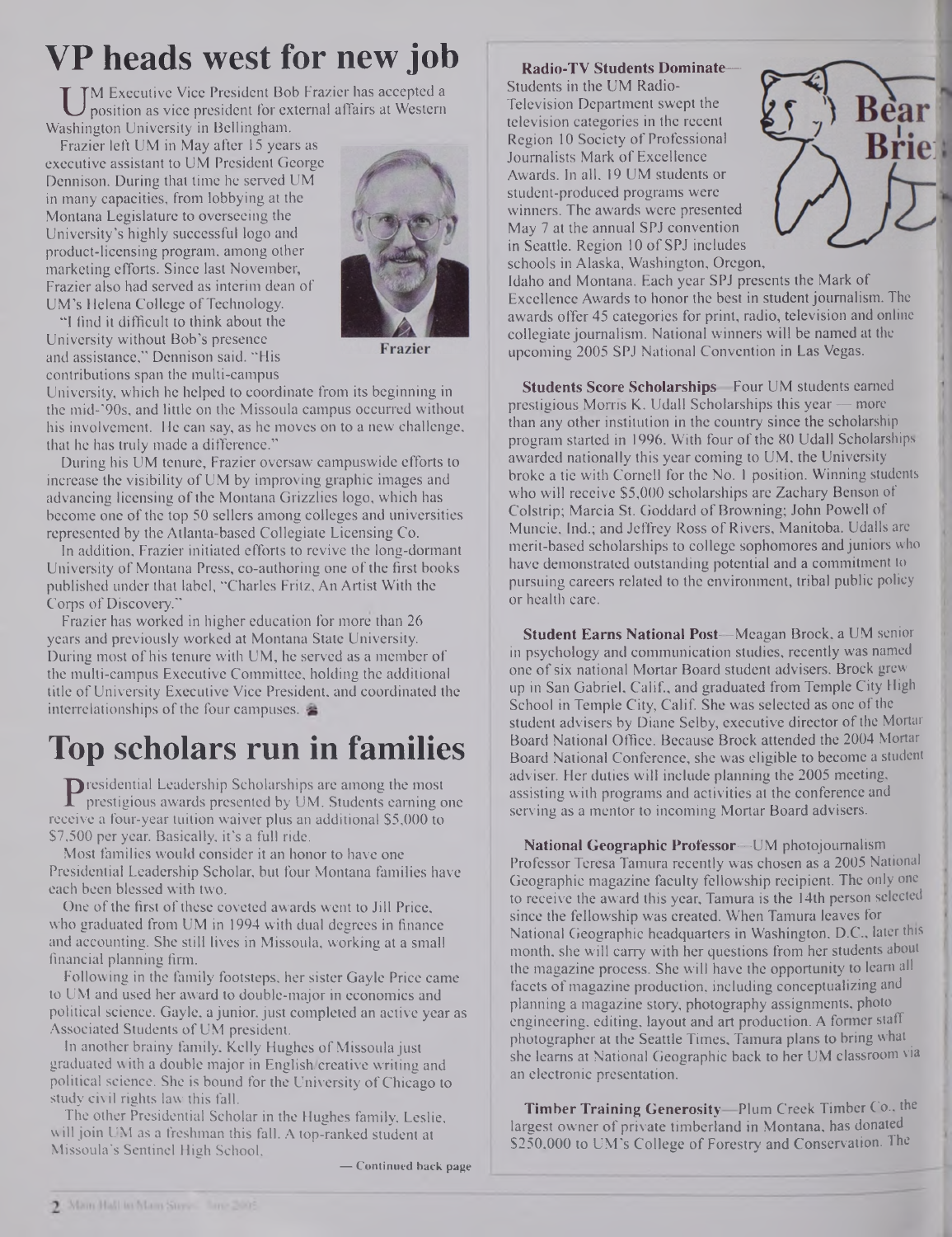gift will support the college's Natural Resources Measurement Camp. The two-week camp is held each summer at the University's Lubrecht Experimental Forest 30 miles northwest of Missoula. Forestry and conservation students typically attend the camp following their freshman year. About 75 students participate to gain hands-on experience About 75 students participate to gain nands-on experience<br>
in field observation and measurements that deal with forest<br>
stands, soils, water, wildlife, recreation, insects, disease **f** and other natural resource topics. The college will use the ) Plum Creek gift to acquire state-of-the-art equipment for educational programs at the camp. The donation also will cover transportation costs and support participation by CFC faculty members.

**Highest UM Award—**Joe McDonald, president of Salish Kootenai College in Pablo, received UM's highest recognition

an Honorary Doctorate of Humane Letters — during May 14 Commencement ceremonies. The UM alumnus also delivered the send-off address to the graduating class of 2005. A prominent national leader in American Indian education and higher education, McDonald founded Salish Kootenai College on the Flathead Reservation in 1978, and he has served as its president ever since. He also serves as president of the American Indian Higher Education Consortium, which helps maintain standards of quality in Indian education and supports the development of



**McDonald**

tribal colleges, as well as legislation and policymaking to support Indian higher education. In addition, he serves on the boards of the American Council on Education and the American Indian College Fund.

**Degree for a Healthier Tomorrow—**UM soon will offer a new instructional program leading to a Master in Public Health degree. Once accredited, UM's MPH program will be the only one of its kind in Montana and the surrounding states. The program will focus on rural and global health issues as it educates and prepares professionals for public health research and practice in Montana, rural America and developing countries around the world. Scheduled to begin in the 2005-06 academic year, the program will embrace the core competencies required for a successful public health program, including courses in epidemiology, biostatistics, social and behavioral sciences, health services administration and environmental health sciences.

**Planning for Success—**College students with an idea about providing alternative financing to auto dealers won the \$5,000 top award during a recent UM business plan competition. The winning team — Nels Pearson, Camila Hoff and Erica Nottingham of Billings  $-$  was one of 35 to pitch ideas during the 16th Annual John Ruffatto Business Plan Competition. Organized by the UM School of Business Administration, the competition encourages students to turn their business ideas into successful ventures. Thirty-five teams submitted plans to the competition this year, and 12 were invited to compete in the semifinal round at UM on May 12. The winning team, Great Northern Auto Finance, developed a plan for providing an onsite financing alternative to independent automobile dealers at auctions. The overall goal of the competition is to develop Montana entrepreneurs.

**UM Difference Maker—**Nancy Borgmann, UM's director of equal opportunity and affirmative action since 1987, will retire June 30. In May the state's Interdepartmental Coordinating Committee for Women presented Borgmann with the 2005 Excellence in Leadership Award for her longtime efforts to promote the career advancement of women in the public sector. UM President George Dennison said that Borgmann helped increase the number of women faculty and their distribution over the ranks — with more women rising to professor and associate professor. "Nancy has served the University with distinction, and we will sorely miss her when she leaves," Dennison said. "To identify someone to carry forward the work that Nancy began, we launched a national search earlier this year." Her replacement will be Eleanor Law, a California attorney with years of experience in employment law who adjudicates employment discrimination cases and trains consumers on EEO laws and procedure.

**Four Emmy Nods—**Montana PBS producers and programs recently received four regional Emmy nominations from the National Academy of Television Arts and Sciences-Northwest Chapter. "Backroads of Montana" received two nominations, and the PBS programs "Voices Carry: Missoula's International Choral Festival" and "The Chunkers of Pumpkins" each received a nod as well. The regional Emmy winners will be honored June 25 in Seattle.

**Student Documentary Honored—**The UM radio-television department's Student Documentary Unit also received a regional Emmy nomination. Judges nominated the 2004 student documentary "Testing Times: Montana's Struggle to Leave No Child Behind" for the Student Emmy Award. The program tackled the effects on Montana pupils and educators of the federal No Child Left Behind Act. The program was produced by Dax VanFossen, who now is an anchor and reporter at KCFW-TV in Kalispell. It was directed by Marina Mackrow, who now works for Fox Sports Northwest in Seattle. A dozen other students also were involved in the production.

**Fast Track to Finland—**Sociology Assistant Professor Rebecca Richards received a Fulbright Scholar grant to lecture and do research at the University of Joensuu in Finland during the 2005-06 academic year. Richards will help develop and teach a course in the sociology of non-wood product harvesting for the forestry school and study wild **berry** harvesting in Finland. She is one of about 800 faculty members and professionals from the United States who will travel abroad to more than 140 countries for the 2005-06 academic year through the Fulbright Scholar Program.

**Center Doles Out Awards—**UM's Center for Leadership Development recently presented Michael Parrish with the Outstanding Student Leader Award and UM's International Student Association with the Sentinel Service Award. Parrish, who attended high school in Missoula, studies anthropology with a cultural and ethnic diversity emphasis. Parrish is the service-learning coordinator for UM's Office for Civic Engagement and a team leader for AmeriCorps. UM's International Student Association received the Sentinel Service Award, which includes a \$500 check from the UM President's Office and UM Foundation Excellence Fund and a plaque. The association promotes diversity in the campus community.